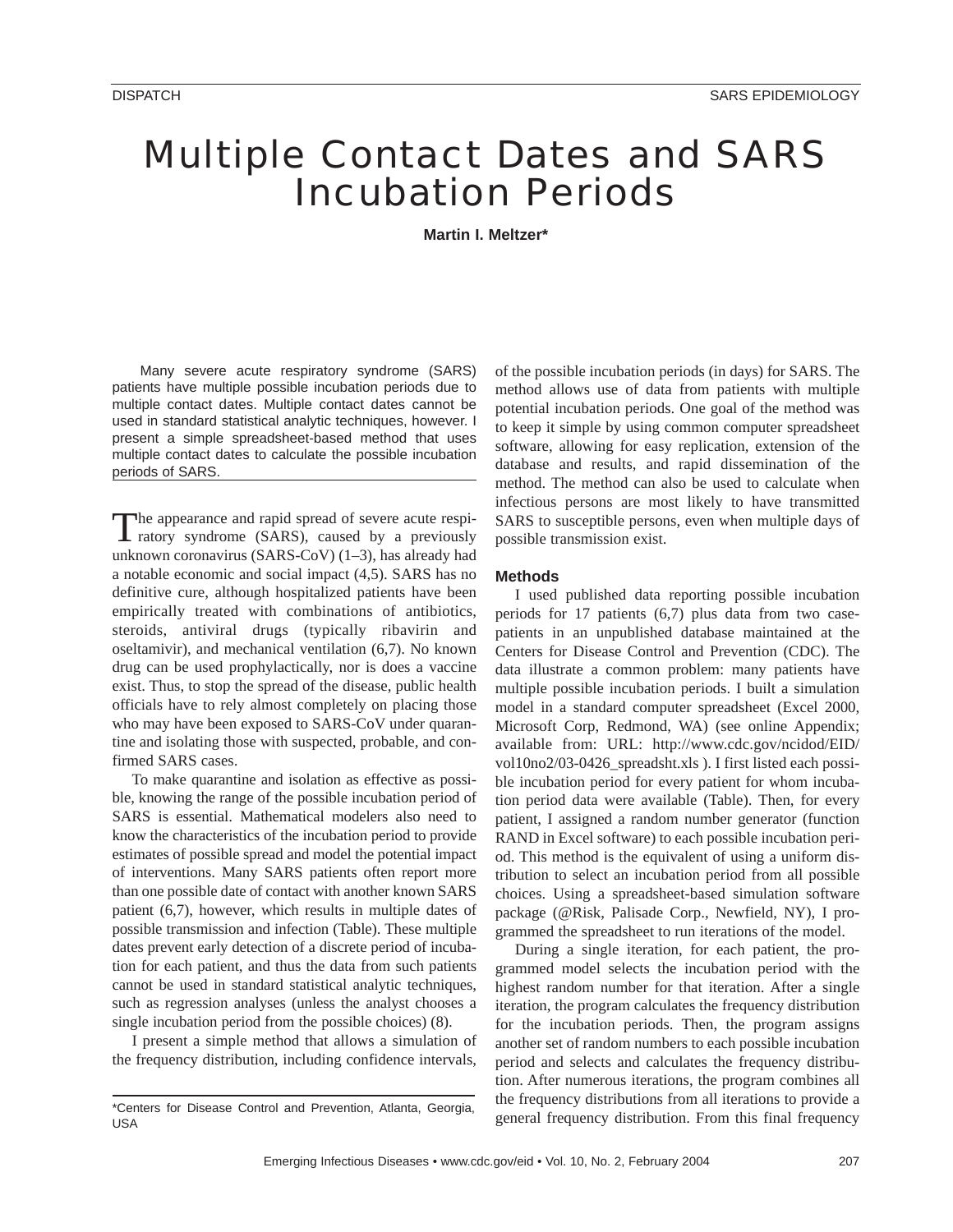### EMERGENCE OF SARS

| Patient source                                                                                                                                                                   | rabic. I alichts with scycle acute respiratory synarome (OARO) and possible incabation penous<br>Possible incubation period of SARS in days |                |                |                |   |   |                |   |   |    |    |    |    |    |    |    |    |    |
|----------------------------------------------------------------------------------------------------------------------------------------------------------------------------------|---------------------------------------------------------------------------------------------------------------------------------------------|----------------|----------------|----------------|---|---|----------------|---|---|----|----|----|----|----|----|----|----|----|
| and no. <sup>a</sup>                                                                                                                                                             |                                                                                                                                             | 2              | 3              | 4              | 5 | 6 | 7              | 8 | 9 | 10 | 11 | 12 | 13 | 14 | 15 | 16 | 17 | 18 |
| Canada 1                                                                                                                                                                         |                                                                                                                                             | $\overline{2}$ | 3              | $\overline{4}$ | 5 | 6 | 7              | 8 | 9 | 10 | 11 | 12 |    |    |    |    |    |    |
| Canada 2                                                                                                                                                                         |                                                                                                                                             | $\overline{2}$ | 3              | 4              |   |   |                |   |   |    |    |    |    |    |    |    |    |    |
| Canada 3                                                                                                                                                                         |                                                                                                                                             |                |                | 4              |   |   |                |   |   |    |    |    |    |    |    |    |    |    |
| Canada 4                                                                                                                                                                         |                                                                                                                                             | 2              | $\mathfrak{Z}$ | $\overline{4}$ | 5 | 6 | 7              | 8 | 9 | 10 | 11 |    |    |    |    |    |    |    |
| Canada 5                                                                                                                                                                         | 1                                                                                                                                           | $\overline{c}$ | $\mathfrak{Z}$ | $\overline{4}$ | 5 | 6 | $\overline{7}$ | 8 | 9 | 10 | 11 | 12 | 13 | 14 |    |    |    |    |
| Canada 7                                                                                                                                                                         |                                                                                                                                             |                | 3              |                |   |   |                |   |   | 10 |    |    |    |    |    |    |    |    |
| Canada 8 <sup>b</sup>                                                                                                                                                            |                                                                                                                                             |                | 3              |                |   |   |                |   |   |    |    |    |    |    |    |    |    |    |
| Canada 10                                                                                                                                                                        | $\mathbf{1}$                                                                                                                                | $\mathfrak{2}$ | 3              | $\overline{4}$ | 5 | 6 |                |   |   |    |    |    |    |    |    |    |    |    |
| Hong Kong 2                                                                                                                                                                      |                                                                                                                                             | $\overline{2}$ |                |                |   |   |                |   |   |    |    |    |    |    |    |    |    |    |
| Hong Kong 3                                                                                                                                                                      |                                                                                                                                             | $\overline{2}$ |                |                |   |   |                |   |   |    |    |    |    |    |    |    |    |    |
| Hong Kong 4                                                                                                                                                                      |                                                                                                                                             |                |                |                |   | 6 |                |   |   |    |    |    |    |    |    |    |    |    |
| Hong Kong 5                                                                                                                                                                      |                                                                                                                                             | 2              |                |                |   |   |                |   |   |    |    |    |    |    |    |    |    |    |
| Hong Kong 6                                                                                                                                                                      | $\mathbf{1}$                                                                                                                                | 2              | 3              | $\overline{4}$ | 5 | 6 |                |   |   |    |    |    |    |    |    |    |    |    |
| Hong Kong 7                                                                                                                                                                      |                                                                                                                                             |                |                |                | 5 | 6 | $\tau$         | 8 | 9 | 10 | 11 |    |    |    |    |    |    |    |
| Hong Kong 8                                                                                                                                                                      |                                                                                                                                             |                |                |                | 5 | 6 | $\tau$         | 8 | 9 | 10 | 11 |    |    |    |    |    |    |    |
| Hong Kong 9                                                                                                                                                                      | 1                                                                                                                                           | $\overline{c}$ | 3              | $\overline{4}$ | 5 |   |                |   |   |    |    |    |    |    |    |    |    |    |
| Hong Kong 10                                                                                                                                                                     |                                                                                                                                             | $\overline{2}$ | 3              | $\overline{4}$ | 5 | 6 | 7              |   |   |    |    |    |    |    |    |    |    |    |
| USA <sub>1</sub>                                                                                                                                                                 |                                                                                                                                             |                |                |                |   | 6 |                |   |   |    |    |    | 13 | 14 | 15 | 16 | 17 | 18 |
| USA <sub>2</sub>                                                                                                                                                                 |                                                                                                                                             |                |                |                |   |   |                | 8 | 9 | 10 | 11 | 12 |    |    |    |    |    |    |
| <sup>a</sup> Patient source: Canada refers to patients reported in reference 6. Hong Kong to patients reported in reference 7, and USA to patients whose incubation periods were |                                                                                                                                             |                |                |                |   |   |                |   |   |    |    |    |    |    |    |    |    |    |

| Table. Patients with severe acute respiratory syndrome (SARS) and possible incubation periods |  |  |  |  |  |
|-----------------------------------------------------------------------------------------------|--|--|--|--|--|
|-----------------------------------------------------------------------------------------------|--|--|--|--|--|

Patient source: Canada refers to patients reported in reference 6, Hong Kong to patients reported in reference 7, and USA to patients whose incubation periods were extracted from an unpublished database held at CDC. I used the same patient numbers as used in the published reports. Patient 9 from the Canadian database (6) was excluded because the possible incubation period was reported as  $\leq$  29 days. However, even with n = 20, adding patient Canada 9 would mean that possible incubation periods between 19 and 29 days would each have very low frequencies (i.e., <0.01).

distribution, descriptive statistics can be obtained, such as the mean, median, 5th and 95th percentile values. I ran approximately 10,000 iterations, at which point each additional iteration caused the mean and the standard distribution for each possible day of incubation to change by  $\langle 1\% \rangle$ .

#### **Results**

The three largest mean frequencies of incubation periods among the patients examined were 2, 3, and 6 days (Figure 1). Incubation periods of 1, 4, 5, and 10 days were the second highest mean frequencies (Figure 1). However, the confidence intervals (5th and 95th percentiles) for most of the potential incubation periods clearly overlapped (Figure 1). This finding indicates that with the given data set, an incubation period of 10 days is almost as likely to occur as an incubation period of 6 days. Using the mean frequency of each incubation period, I constructed a cumulative frequency graph (Figure 2). The 95th percentile is 12 days, with a median (50th percentile) of approximately 4 days.

# **Discussion**

The incubation period for SARS is likely to be varied, with the frequency distribution being nonnormal (Figure 1). Thus, using mean incubation periods for activities such as mathematical modeling will probably result in a misrepresentation of SARS transmission. The type of analysis presented here can help public health officials determine minimum quarantine periods for persons exposed to

SARS, who are not yet symptomatic. For example, public health authorities should be aware that in a small percentage of case-patients, the incubation period might be >10 days (Figure 2).

Given that data from only 19 patients were available for this analysis, some caution should be exercised when evaluating the results. Adding or subtracting relatively small numbers of patients can cause estimates such as the 95th percentile of the cumulative frequency to change. More



Figure 1. Simulation of frequency distribution of incubation period of severe acute respiratory syndrome. Data used for this simulation were obtained from Canada (6), Hong Kong (7), and the United States, for a total sample size of 19. Many of the patients included in the database had multiple possible incubation periods (see Table), resulting in the confidence intervals displayed for each day.